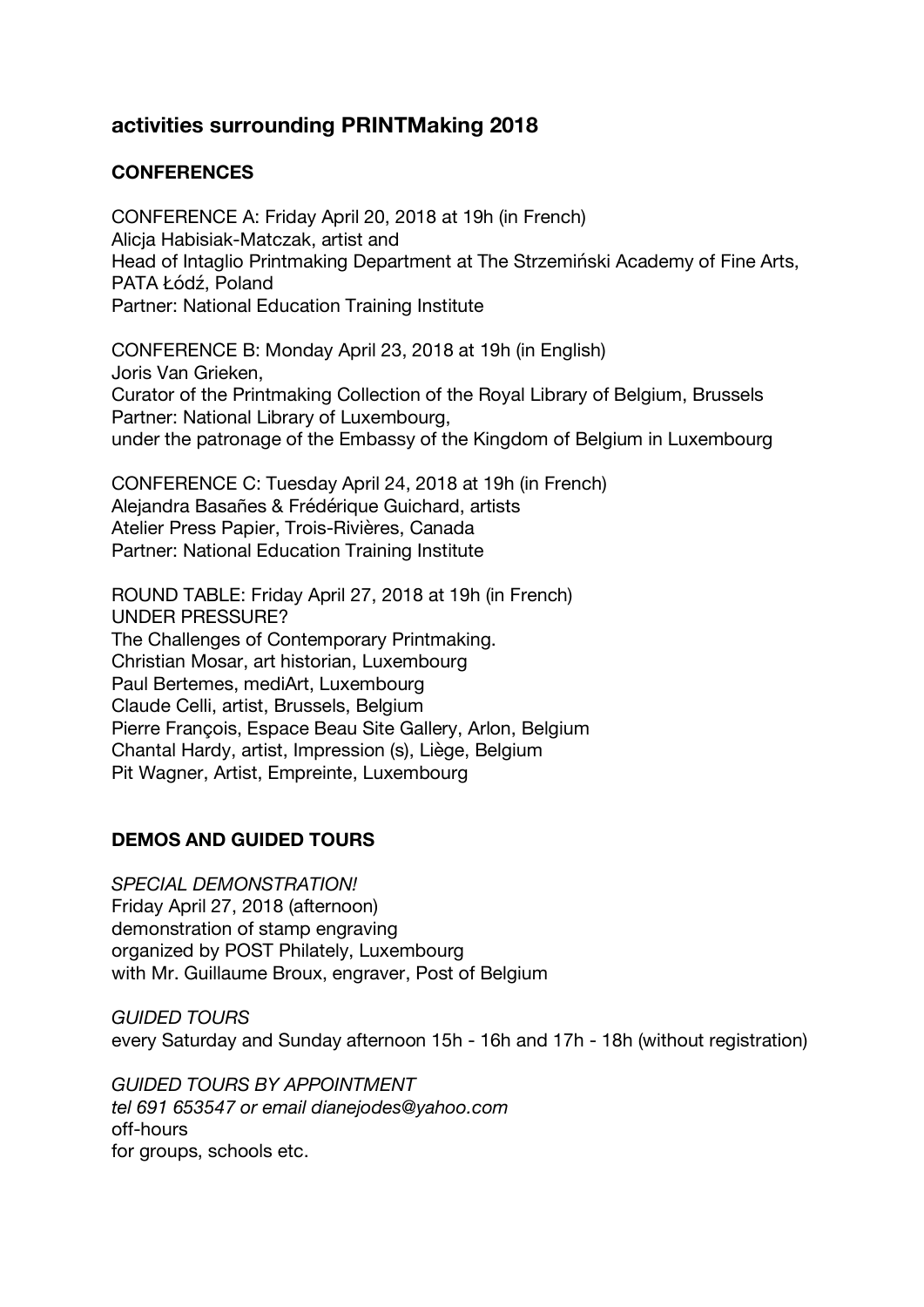### **FREE WORKSHPS**

#### *ADULTS AND ADOLESCENTS*

Workshop A: WOOD ENGRAVING with Asun Parrilla

Dates: Workshop A1 Saturday 21April from 15h -19h or

Workshop A2 Saturday 28 April from 15h -19h

Discover wood engraving, relief printing.

You will learn how to engrave wood and / or linoleum plates, how to ink them with several colors and how to print them.

With very simple tools and sometimes even without a press, you will learn how to create beautiful serial images.

You will be able to develop and deepen the technique later on your own at home! IMPORTANT! Work will be on plates 15 x 21 cm. To save time you can prepare your drawings in advance!

Materials used will be paid for during the workshop.

Workshop B: SERIGRAPHY/SILKSCREEN PRINTING with Eleonora Pasti Dates: Workshop B (consists of 2 sessions x 3 hours each) and

Friday 20 April and Thursday 26 April from 17:30 - 20:30

This workshop will demonstrate and teach you all the steps of silkscreen printing, including the manipulation of inks and their transparencies.

The principle of screen printing is based on one of the oldest graphic techniques, the stencil:

- The holes in the screen are clogged, except for the location of the drawing being reproduced.

- Using a rubber squeegee, the ink is pushed through the inside of the screen.

- The ink passes through the screen in the unobstructed (open) areas and settles on the surface underneath.

In the digital age, silkscreen printing allows us to reconnect our idea with the final work. It demystifies advertising, because it makes it possible to make one on your own, and it multiplies the possibilities of reproduction on different materials. This highly rewarding workshop encourages the forming of cooperative work teams.

#### *CHILDREN*

Workshop C: ENGRAVING ON STYROFOAM with Mariette Flener

(from 6 years, maximum 10 children)

Dates: Workshop C1 Sunday 22 April from 15h – 16:30 or

Workshop C2 Tuesday 24 April from 15h – 16:30

Unlike linoleum, styrofoam is a particularly suitable material for engraving with young children. First, a drawing is made on a styrofoam plate with a pencil. The contours of the drawing will remain white after the inking.

The inking consists of spreading the color evenly over the styrofoam plate with a roller.

A sheet of paper is then placed on top of this inked surface and rubbed gently with a cloth on the entire surface, without forgetting edges and corners. We then gently lift the sheet to see the result and let it dry.

This "phenomenon" encourages the child to start the procedure again and thus helps to understand the concept of printmaking.